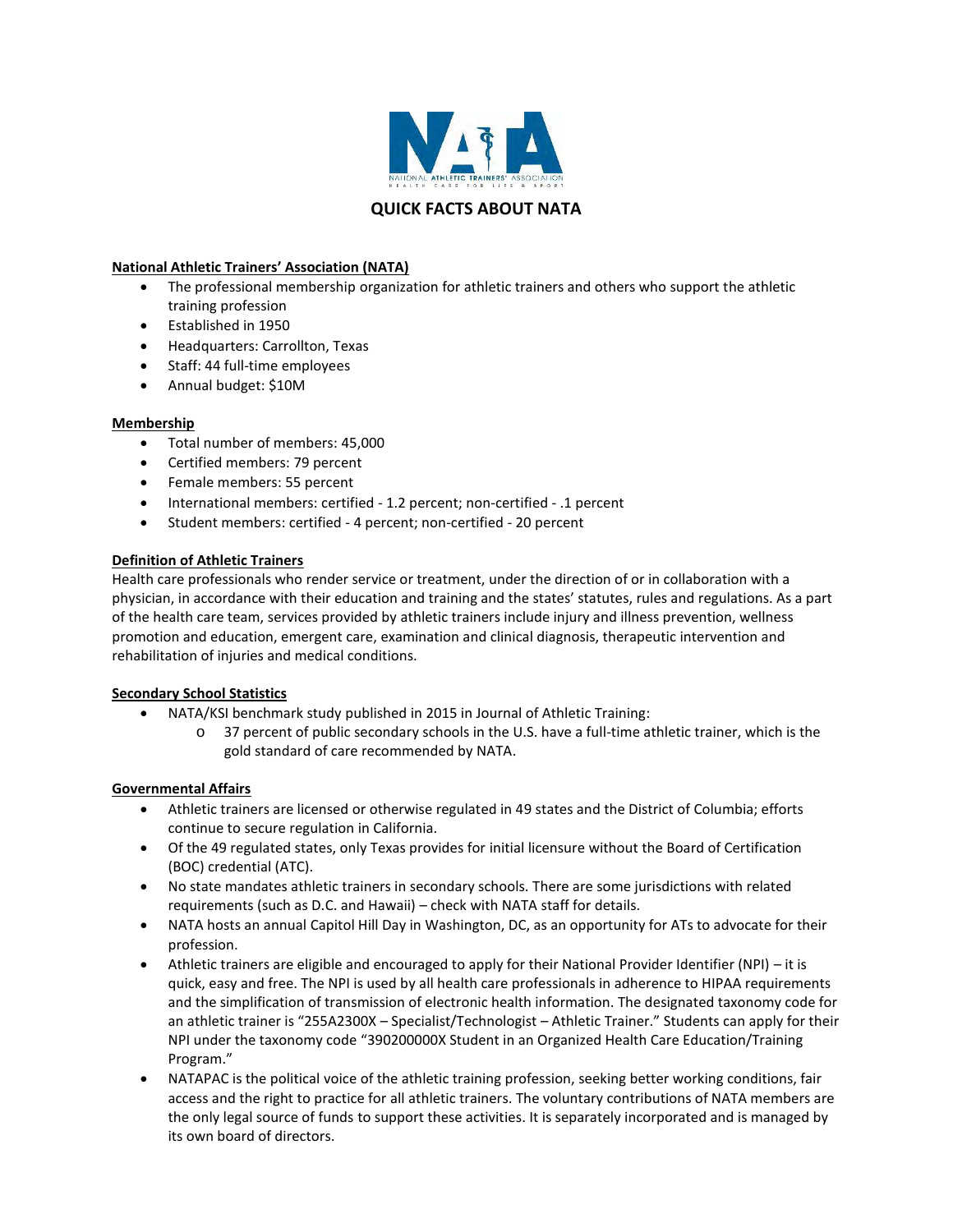## **Youth Sports Safety**

- NATA continues to position the athletic trainer as THE resource for comprehensive athletic health care for youth athletes.
- The Youth Sports Safety Alliance was founded by NATA in 2009 and comprises nearly 300 member organizations.
- NATA held the eighth Youth Sports Safety Summit in March 2017.
- The NATA Safe Sports School Award is a premier award that symbolizes excellence in athletic health care. To date, more than 1,200 secondary schools have applied for and received the award.
- AtYourOwnRisk.org educates, provides resources and equips the public to act and advocate for safety in work, life and sport. The site includes pertinent information for parents, student athletes, school administrators, employers, legislators and others on the benefits of sports and physical activity and how athletic trainers can play a substantial role in mitigating risk. Visitors can take customized quizzes to determine their risk of athletic injury. An interactive map of all 50 states provides detailed information about recommended sports safety policies; indicates percentages of schools with a full time athletic trainer; and lists the number of NATA Safe Sports schools in that state.

## **NATA Foundation**

- Approximate number of scholarships/grants awarded annually:
	- o Scholarships: 65
	- o Grants: Approximately \$175,000 in grants funded through the NATA Foundation; additional awards exceeding \$12,000 funded through endowments.
- Free Communications: more than 500 oral, poster and thematic poster presentations at convention.

## **Published Statements**

- [Position statements](http://www.nata.org/position-statements) are scientifically based, peer reviewed research recommendations developed by a team of authors who are experts on the subject. The NATA Foundation Pronouncements Committee has oversight of position statement development. Recently published position statements include Management of Acute Skin Trauma and Preventing and Managing Sport-Related Dental and Oral Injuries.
- [Official statements](http://www.nata.org/official-statements) are brief statements that give NATA's official stance on timely topics.
- Support statements illustrate support between NATA and outside organizations on a particular topic.
- [Consensus statements](http://www.nata.org/consensus-statements) are the products of inter-association task forces spearheaded by NATA. The Inter-Association Task Force Document on Emergency Health and Safety: Best-Practice Recommendations for Youth Sports Leagues was recently published. Those currently underway include:
	- o Organization and Administration of Athletic Health Care Administrative Services in Colleges/Universities
	- o Managing Prescription and Non-Prescription Medications

## **Professional Development**

- Approximately 28 percent of CEUs earned through the end of the 2015 reporting period were from NATA professional development offerings.
- NATA is among the top providers of BOC evidence based practice category CEUs.
- NATA professional development offerings include: convention programming, Athletic Training Educators' Conference, webinars, home study courses, workshops and iLEAD.
- The Leadership Academy offers courses for emerging and advanced association leaders. The first offering from the academy is the Leadership Development Certificate. The certificate takes 12- 24 months to complete and focuses on vision, communication, collaboration and strategic thinking.

## **Convention**

- Average number of attendees at NATA Convention: 11,000 (includes members, exhibitors and guests)
- Average number of exhibiting companies: 325
- Attendees can earn 25 CEUs for general registration; additional CEUs may be earned (advanced track, preconference workshops, mini-courses), and EBP CEUs are available.